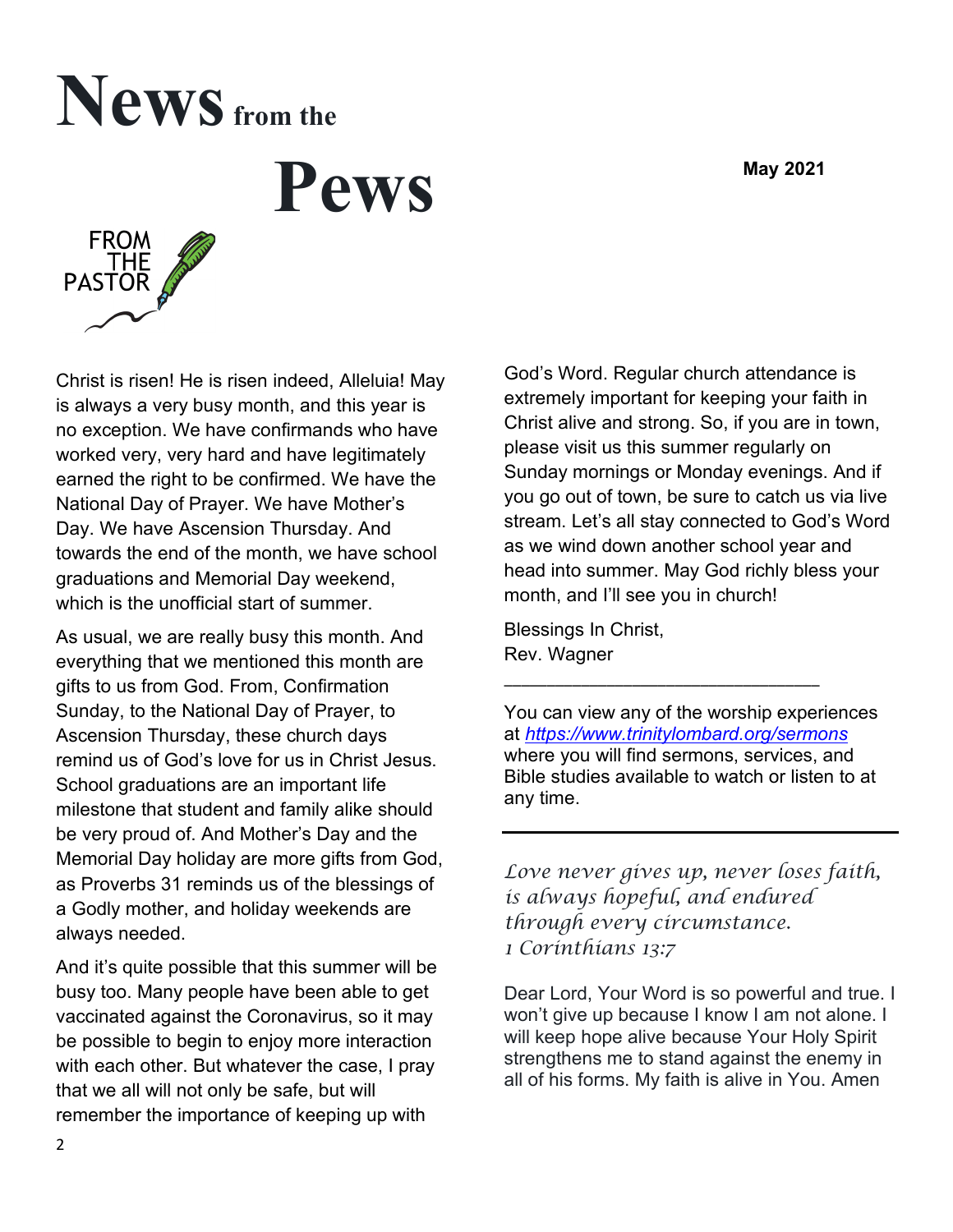

## *Church Services*

**In person services** 

 **Trinity's in-person services**  Sundays at 9 a.m.\* Mondays at 7 p.m.

Special dates:

| National Day of PrayerMay 67 p.m. |  |
|-----------------------------------|--|
| Ascension DayMay 137 p.m.         |  |

*ALSO, PLEASE NOTE THAT FACE MASKS ARE still REQUIRED along with social distancing..*

**Unable to attend in person on Sunday? The \*9 a.m. service is livestreamed on**

Facebook [@TrinityLombard](https://www.facebook.com/TrinityLombard) and on Trinity's website at [Trinitylombard.org.](https://www.trinitylombard.org/) A downloadable order of worship will be attached, and the bulletin blurbs are emailed weekly prior to the Sunday services.

**\_\_\_\_\_\_\_\_\_\_\_\_\_\_\_\_\_\_\_\_\_\_\_\_\_\_\_\_\_\_\_\_\_\_\_\_\_**

Thank you Lord for letting us talk to You, knowing that You hear us. Thank You that we can sit down with You daily for a talk or walk along-side You as we go about our day and just talk to You about a friend or a need, and You always listen.

 $\overline{\phantom{a}}$  , and the contract of the contract of the contract of the contract of the contract of the contract of the contract of the contract of the contract of the contract of the contract of the contract of the contrac



May is a busy month here at Trinity. On Sunday, May 2, three Trinity students, Naomi Pulli, Abby Schnittker,

and Kate Schreiman were confirmed. Congratulations, ladies! All of your hard work has paid off!

Monday, May 3, we celebrated May Day. The students wore flowers and spring colors to school.

Thursday, May 6, is the National Day of Prayer. The students will gather to pray for one another, families, friends, and our community.

May 18 is Hawaiian Day – Students and staff will wear Hawaiian-style clothing.

The students will complete their final session of MAP testing in the first two weeks of May.

We have five amazing girls graduating from Trinity. Graduation is on Thursday, May 27, at 7 p.m. Amelie Harrison, Carli Highberger, Naomi Pulli, Abigail Schnittker, and Kate Schreiman will be graduating. They have worked so hard to reach this point in their education. Congratulations, Amelie, Carli, Naomi, Abby, and Kate! God's Blessings to you as you consider your education!

The last day of school is Friday, May 28. The students will celebrate the end of the school year with the last Chapel service, an Awards Ceremony, and field day activities. Students will be dismissed from school at 11:30 a.m.

This year VBS will be held virtually again. You can find all of the information about VBS on the church and school website, [trinitylombard.org,](http://trinitylombard.org/) in June.

Summer camp will begin on Monday, June 7. Camp ends on Friday, July 30. Miss Rachel and Miss Kraegel have come up with some creative themes this year. There is still room for your student to attend summer camp;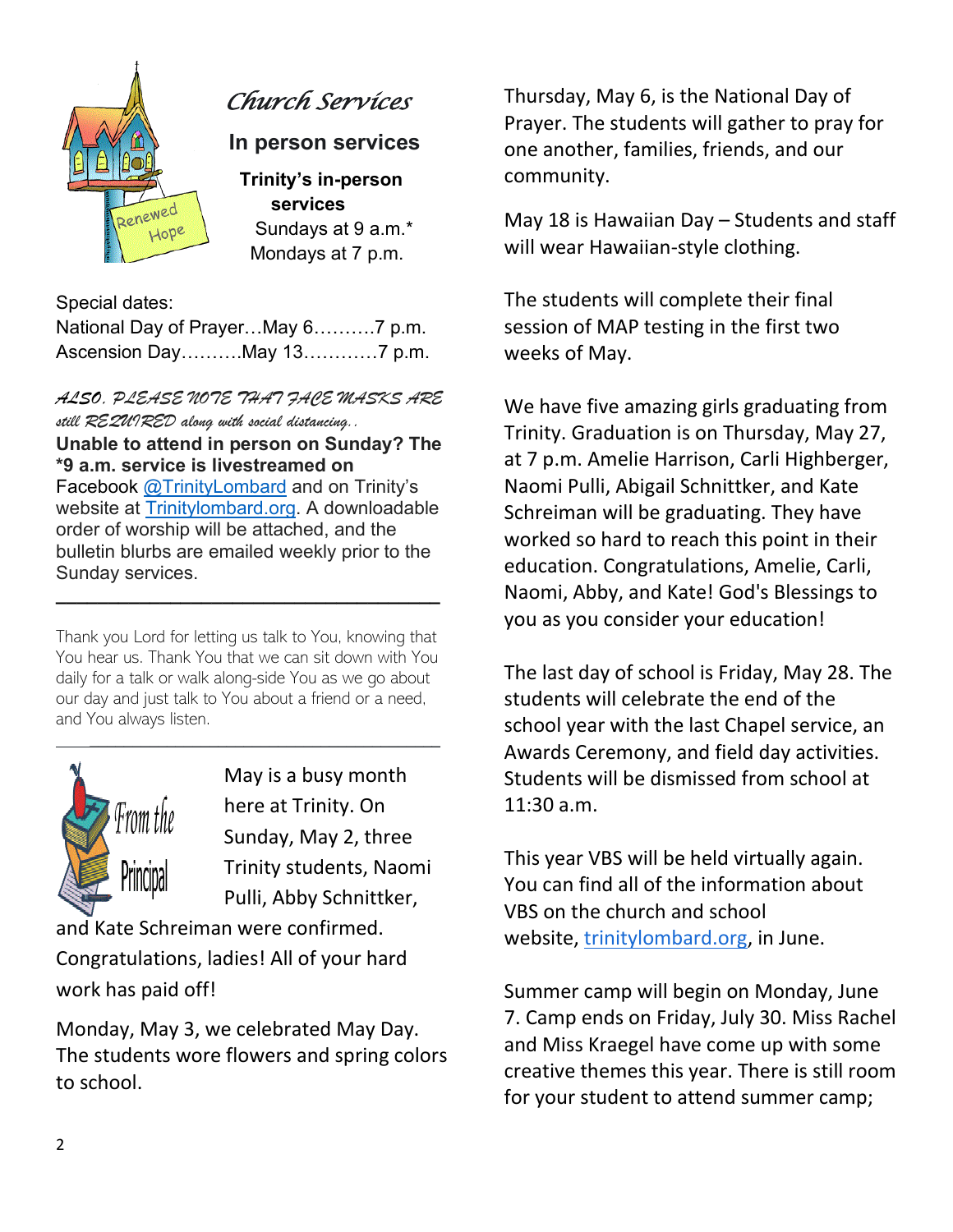sign up today! You can find the information for summer camp at [https://tinyurl.com/b49yeuvv.](https://tinyurl.com/b49yeuvv)

Open enrollment is ongoing for the 2021- 2022 school year. If you know anyone looking for a loving, caring school, please have them contact the office. If you are a current school family, you will receive a \$200 credit applied to your tuition bill in November 2021. Referred families must register by July 1, 2021, in order for referring to receive the credit.

## Julie Messina

Principal 7th & 8th Grade Teacher Trinity Lutheran School Lombard, IL JMessina@trinitylombard.org 630-627-5601 ext. 205

*Board of Evangelism*

*Jeremiah 29:12 "Then you will call upon me and come and pray to me, and I will hear you."*

*\_\_\_\_\_\_\_\_\_\_\_\_\_\_\_\_\_\_*

**Something inspiring to watch and listen to…**former President Reagan, speaks about our country and faith. Copy and paste in youtube.

[www.youtube.com/watch?v=OvN1jTkzXbY](https://www.youtube.com/watch?v=OvN1jTkzXbY)

Ronald Reagan's church put this together to commemorate the birthday of Ronald Reagan.

The enemy of God, desires to persuade those who are babes in their faith, or that do not yet

know God; that the government knows better how to care for them.

In March of this year (2021) a secular news article from the New York Post, printed the following about church attendance.

**"American church bells aren't ringing so much as they are tolling, a new survey has found. For the first time in 80 years, Gallup has found that less than half of US adults belong to a church, synagogue or mosque. Membership numbers dropped to 50% by 2018 and slipped to 47% by 2019. The decline in membership is due to not only a decline in religious Americans belonging to a church, but also an increase in Americans who do not follow a religion at all, according to Gallup.**

**The trend is likely to continue, with Gallup noting that church membership is "strongly correlated with age." While 66% of Americans born before 1946 belong to a church, only 58% of baby boomers do. Meanwhile, membership for Generation X is 50%, and just 36% for millennials.**

**The decline rates are similar but slightly steeper in Catholics than Protestants, but proportionately smaller among conservatives, Republicans, married adults, college graduates, Southerners and non-Hispanic black adults, all of whom maintain some of the highest rates of church membership.**

So, what do we as LCMS Christians do with news like that? We pray!

Lord, it is only You that can change the hearts and minds of those whom You have created. As Your children, redeemed by Jesus, we pray that You will open up the minds and hearts of those that have turned their backs on You. Open their eyes to see and ears to hear the truth. Lord, thank you for equipping our Pastor to speak Your Word and send it out on Sundays. We ask that You also equip each of us, to speak through our prayers, through our daily walk and in any manner that You put before us. We are challenged in our hearts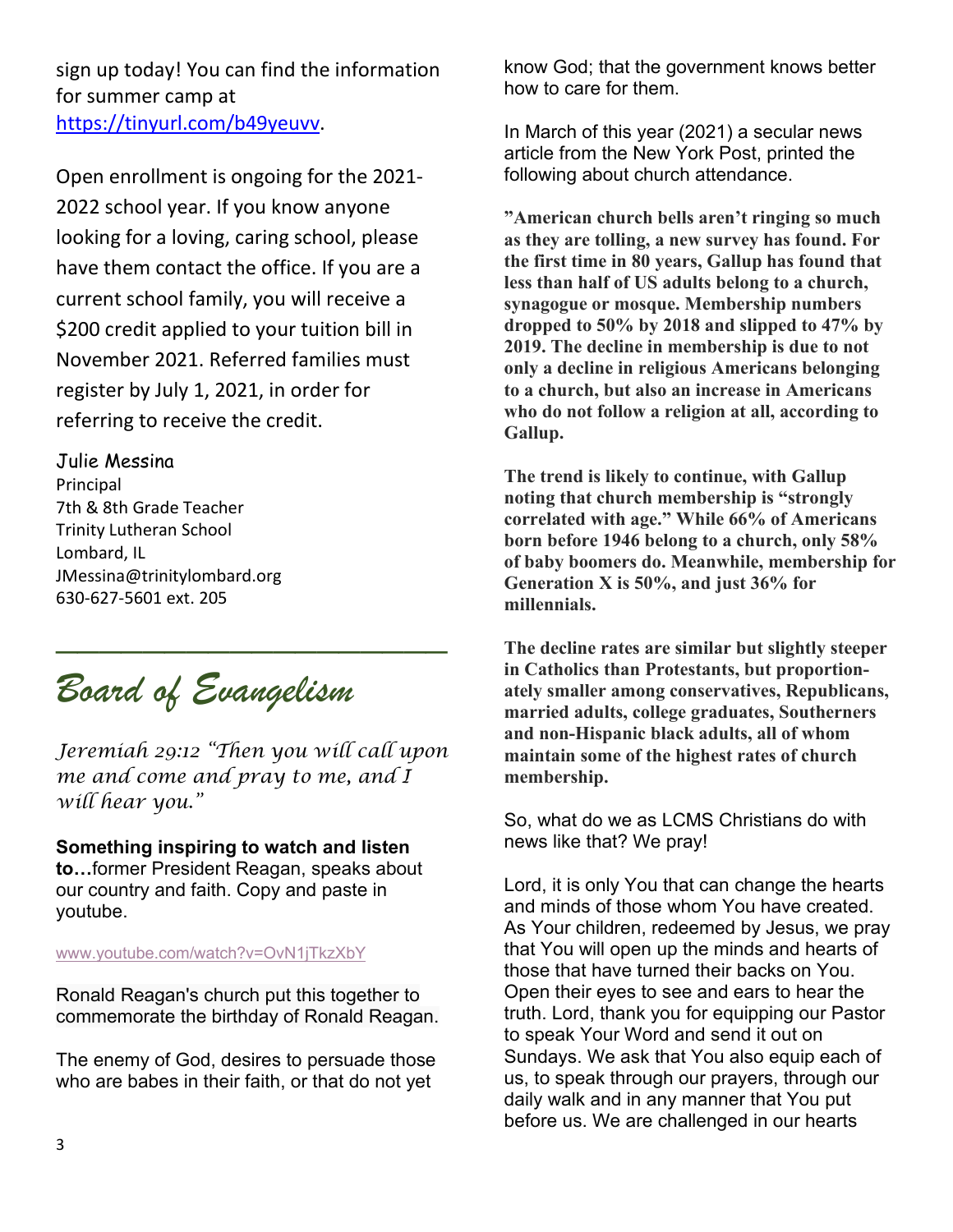Lord to pray for our country, our leaders and for those who are leading people astray, that they may be convicted to repent and turn toward You.

The National Day of Prayer is a perfect opportunity to begin or continue to pray. Please join your church family on May 6 at 7 p.m., here at Trinity, to pray together.

Blessings, **Board of Evangelism**



**\_\_\_\_\_\_\_\_\_\_\_\_\_\_\_\_\_\_\_\_\_\_\_\_\_\_\_\_\_\_\_\_\_**



Trinity will have a prayer service for:



 **May 6 7 p.m.**

**LORD, POUR OUT YOUR LOVE, LIFE,** 

 **AND** *Liberty* 

## **Today more than ever, we as Christians need to speak to God.**

Check out the Mustard Seed Daily Devotions, **Mustard Seed** Daily Devotions available online at: [https://www.lwml.org/mustard-seed-devotions.](https://www.lwml.org/mustard-seed-devotions) There is an abundance of free material available, from Devotions to Bible Studies.



*All women of Trinity Lombard are automatically members of the LWML and women in mission, thru the church***.**

**\_\_\_\_\_\_\_\_\_\_\_\_\_\_\_\_\_\_\_\_\_\_\_\_\_\_\_\_\_\_\_\_\_\_\_\_\_**



*Studying God's Word together is important!* 

**Wednesdays** 

– Pastor's evening Bible classes are interactive if you participate on Facebook. They begin **at 6 p.m. on Wednesdays LIVE on Facebook** [@trinitylombard](https://www.facebook.com/TrinityLombard) and [TrinityLombard.org.](https://www.trinitylombard.org/) Each one is unique so you can join in at any time. Pastor welcomes any of the Bible related questions you submit right online.

*Updates & FYI's* **……….**

\_\_\_\_\_\_\_\_\_\_\_\_\_\_\_\_\_\_\_\_\_\_\_\_\_\_\_\_\_\_\_\_\_\_\_\_

*Welcome to the Lord's family………*